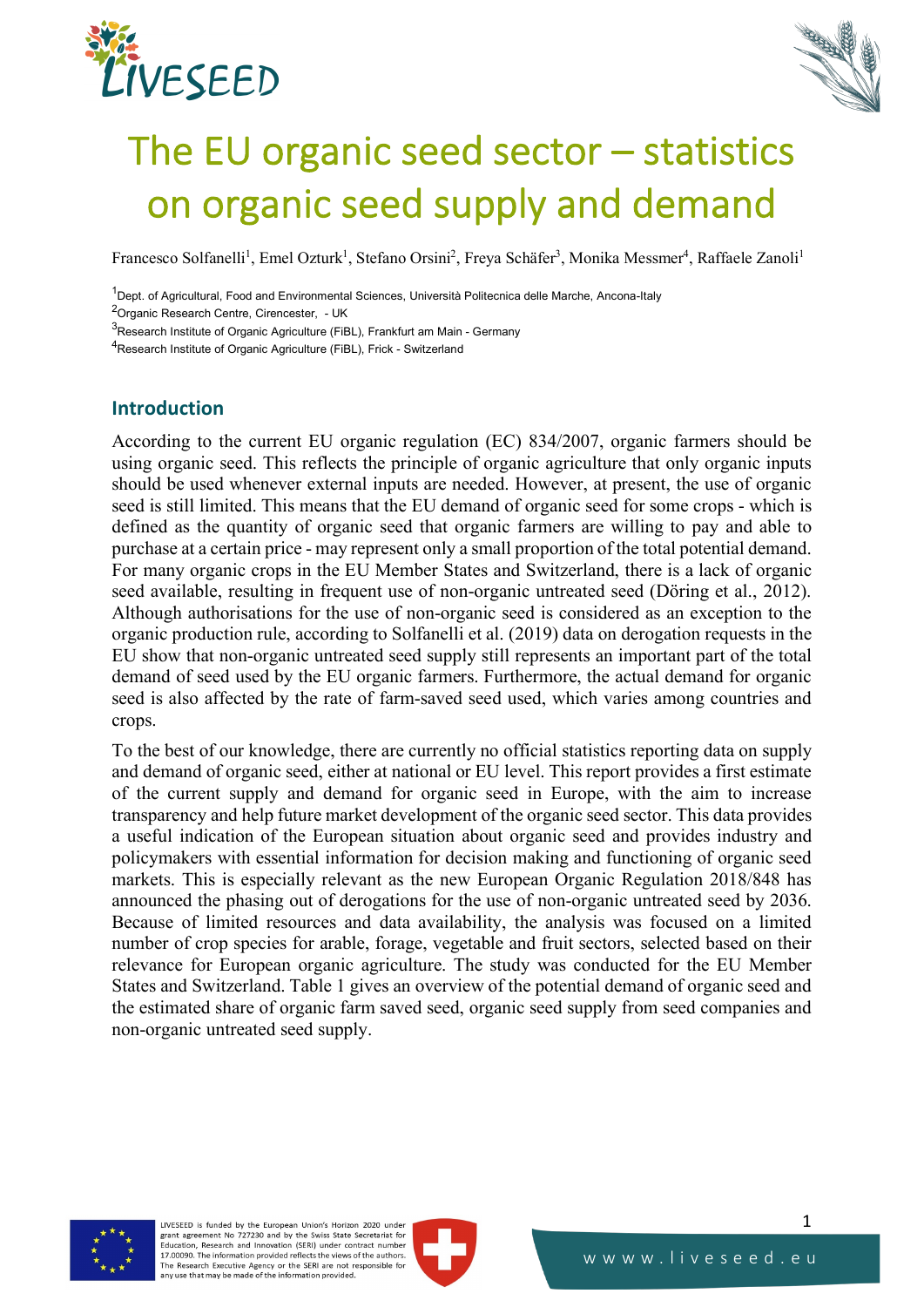



Table 1. Estimated amount of seed and plant reproductive material used in organic farming in EU Member States and Switzerland in 2016.

|                                   | Organic seed<br>supply<br>(Amount &<br>percentage) |     | Organic farm<br>saved seed<br>(Amount &<br>percentage) |       | Non-organic<br>seed supply<br>(Amount &<br>percentage)* |     |
|-----------------------------------|----------------------------------------------------|-----|--------------------------------------------------------|-------|---------------------------------------------------------|-----|
| <b>CEREALS</b>                    |                                                    |     |                                                        |       |                                                         |     |
| Barley (metric tons)              | 21.348                                             | 47% | 12.466                                                 | 28%   | 11.285                                                  | 25% |
| Grain maize (metric tons)         | 1.521                                              | 51% | 168                                                    | 6%    | 1.309                                                   | 44% |
| Oat (metric tons)                 | 23.247                                             | 43% | 18.765                                                 | 34%   | 12.503                                                  | 23% |
| Wheat (metric tons)               | 60.727                                             | 42% | 37.201                                                 | 26%   | 46.637                                                  | 32% |
| <b>LEGUMES</b>                    |                                                    |     |                                                        |       |                                                         |     |
| Lucerne (metric tons)             | 1.115                                              | 43% | 249                                                    | 10%   | 1.217                                                   | 47% |
| Peas (metric tons)                | 5.638                                              | 42% | 2.564                                                  | 19%   | 5.149                                                   | 39% |
| Soybeans (metric tons)            | 4.549                                              | 46% | 2.037                                                  | 20%   | 3.374                                                   | 34% |
| <b>VEGETABLES</b>                 |                                                    |     |                                                        |       |                                                         |     |
| Carrot (mio of seeds)             | 3.018                                              | 24% | 106                                                    | $1\%$ | 9.331                                                   | 75% |
| Onion (mio of seeds)              | 2.277                                              | 55% | 235                                                    | 6%    | 1.648                                                   | 40% |
| Tomato (nr. of transplants)       | 52.586.746                                         | 22% | 22.952.357                                             | 10%   | 162.971.075                                             | 68% |
| <b>FRUIT &amp; BERRIES</b>        |                                                    |     |                                                        |       |                                                         |     |
| Apples (nr. of transplants)       | 1.629.674                                          | 36% | 585.247                                                | 13%   | 2.280.694                                               | 51% |
| Strawberries (nr. of transplants) | 35.984.450                                         | 21% | 6.213.572                                              | 4%    | 129.035.509                                             | 75% |

*\* untreated conventional seeds used in organic farming*

The Figures below show the absolute potential demand of organic seed based on seeding rate and land area in 2014 till 2016 for cereals (barley, maize, oat, wheat), forage (lucerne), grain legumes (pea, soybean), vegetables (carrot, tomato), fruits (apple) and berries (strawberry). In addition, the estimated amount of organic farm saved seed, organic seed supply from seed companies and non-organic untreated seed supply are presented for all crops and EU regions for the year 2016.



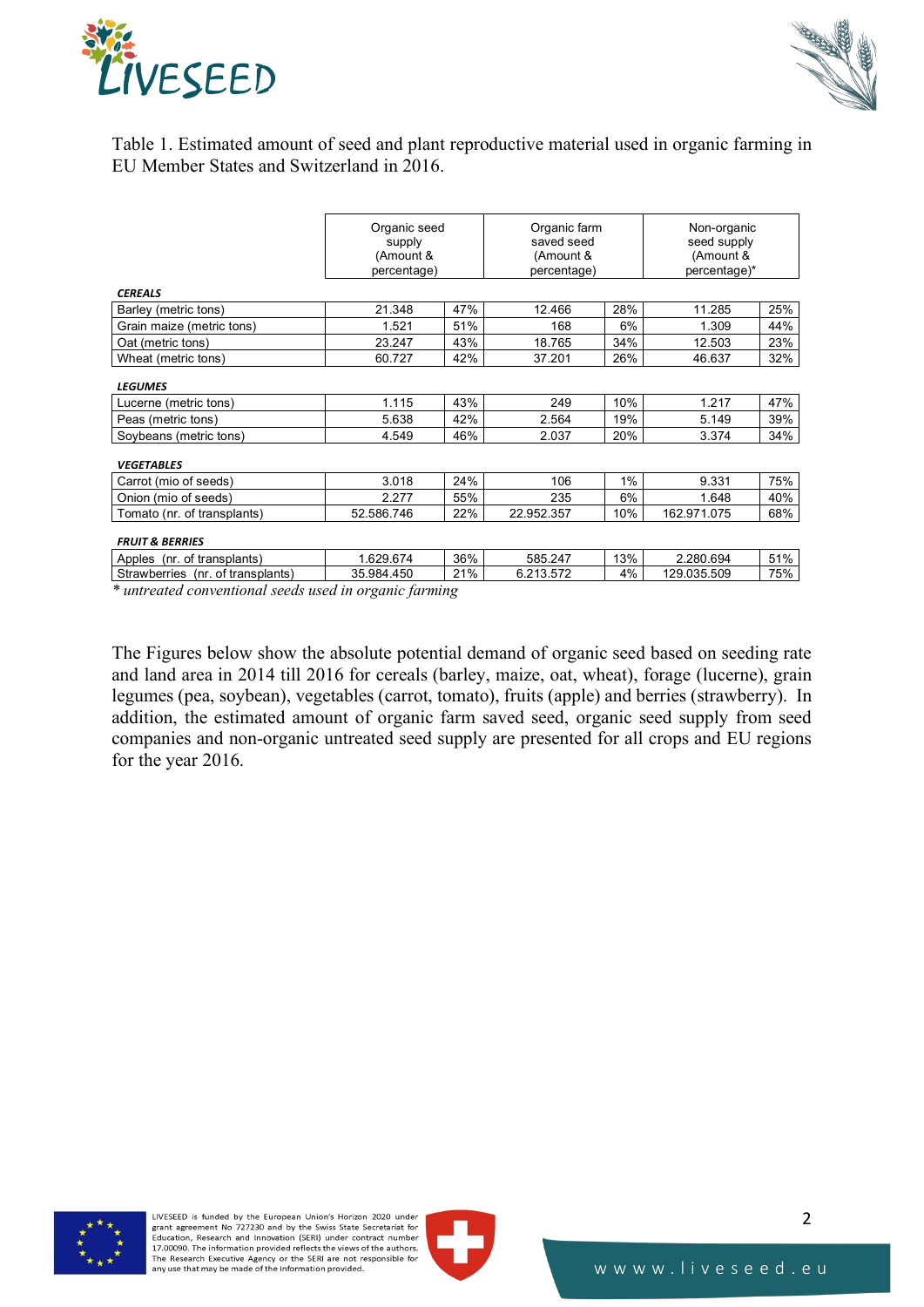



# **Cereals**

## Barley (*Hordeum vulgare*)

*Figure 1 – Estimated demand of barley seed used in organic farming in EU Member States and Switzerland in the years 2014, 2015 and 2016 (metric tons)*



Figure 1 illustrates the estimated demand of organic barley seed in the EU and Switzerland. In 2016, the potential seed demand in term of volume of seed required by European organic farmers was 45,098 metric tons, ranging from a minimum of 38,757 metric tons to a maximum of 56,070 metric tons.



Figure 2 shows the estimated amount of barley seed used in organic farming in EU Member States and Switzerland, by EU regions. The highest share of organic seed supply was in Central and Northern Europe with 67% and 62%, respectively. Eastern and Southern Europe showed the lowest share of organic seed supply with 37% and 12%, respectively.





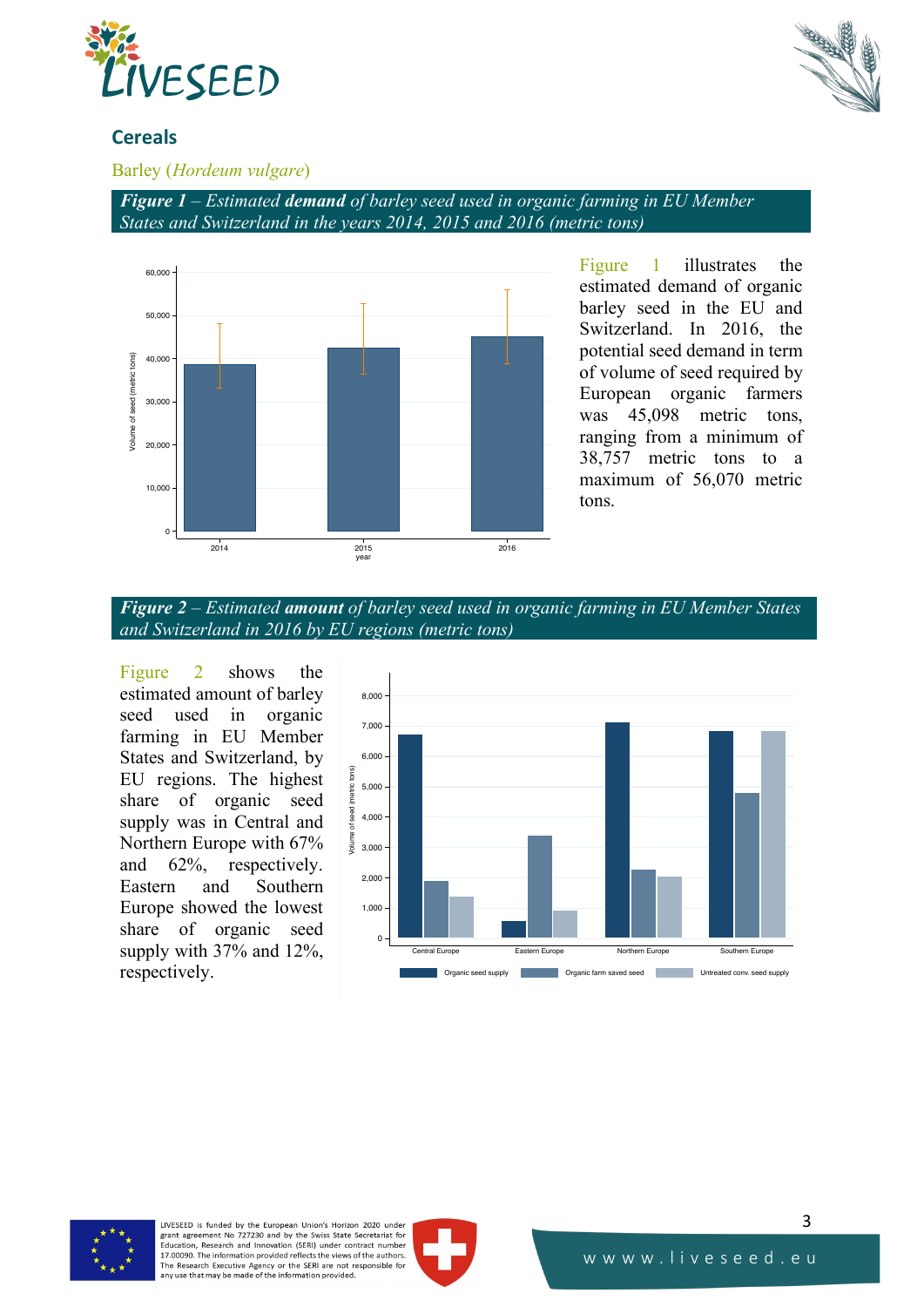



#### Grain maize (*Zea mays*)

*Figure 3 – Estimated demand of grain maize seed used in organic farming in EU Member States and Switzerland in the years 2014, 2015 and 2016 (metric tons)*



*Figure 3* illustrates the estimated demand of organic grain maize seed in the EU and Switzerland. In 2016, the potential seed demand in terms of volume of seed required by European organic farmers was 2,998 metric tons, ranging from a minimum of 1,899 metric tons to a maximum of 4,257 metric tons.



Figure 4 shows the estimated amount of grain maize seed used in organic farming in EU Member States and Switzerland, by EU regions. The highest share of organic seed supply was in Central Europe with approximately 71%, followed by Eastern Europe with 45%. Southern and Northern Europe showed the highest share of non-organic untreated seed with 55% and 65%, respectively.





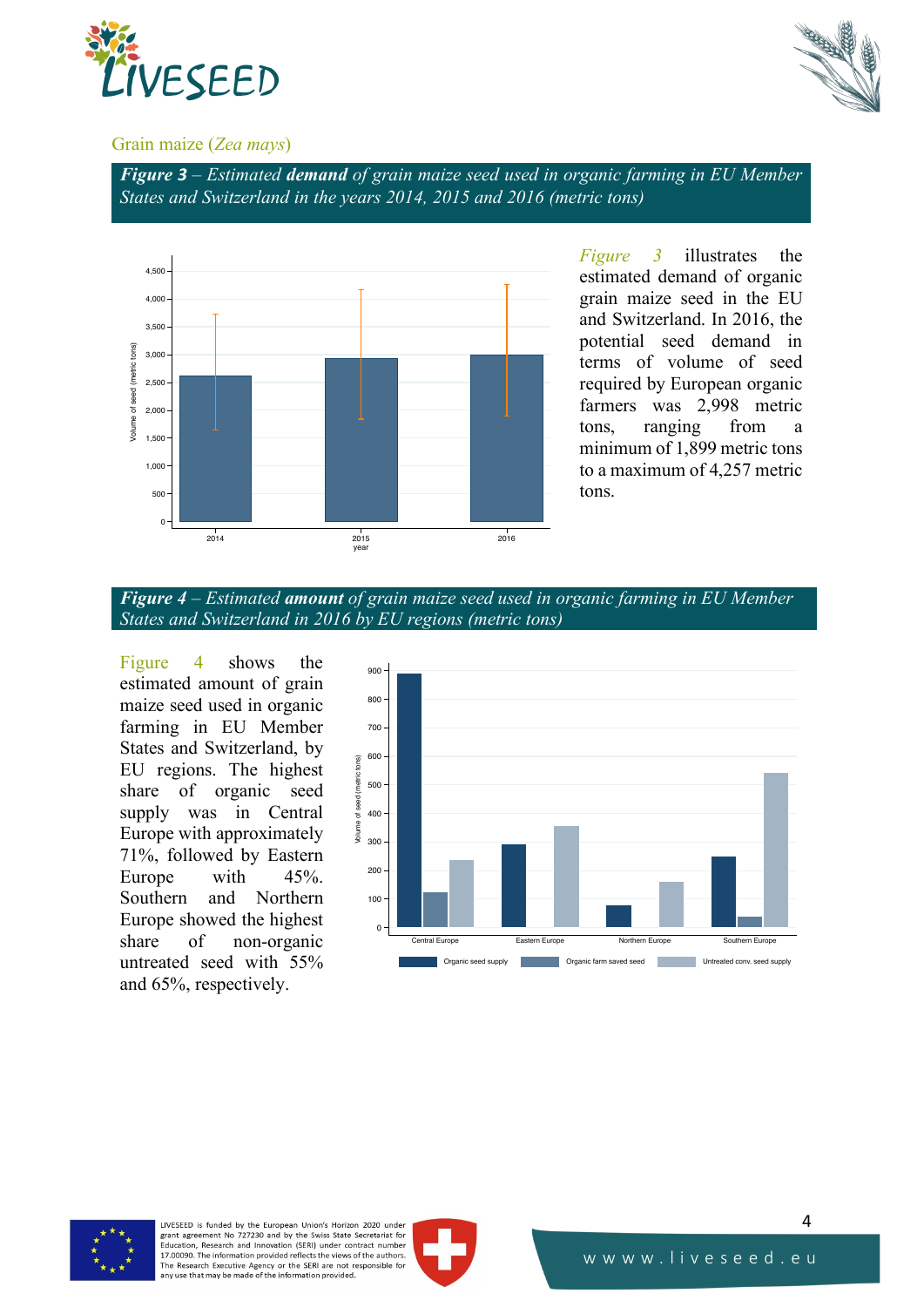



#### Oat (*Avena spp.*)

*Figure 5 – Estimated demand of oat seed used in organic farming in EU Member States and Switzerland in the years 2014, 2015 and 2016 (metric tons)*



*Figure 5* illustrates the estimated demand of organic oat seed in the EU and Switzerland. In 2016, the potential seed demand in terms of volume of seed required by European organic farmers was about 54,516 metric tons, ranging from a minimum of about 35,626 metric tons to a maximum of about 77,022 metric tons.



Figure 6 shows the estimated amount of oat seed used in organic farming in EU Member States and Switzerland, by EU regions. The highest share of organic seed supply was in Central Europe with approximately 65%, followed by Northern and Southern Europe with 46% and 41%, respectively. Eastern Europe showed the highest share of both nonorganic untreated seed supply and organic farm saved seed with 48% and 38%, respectively.





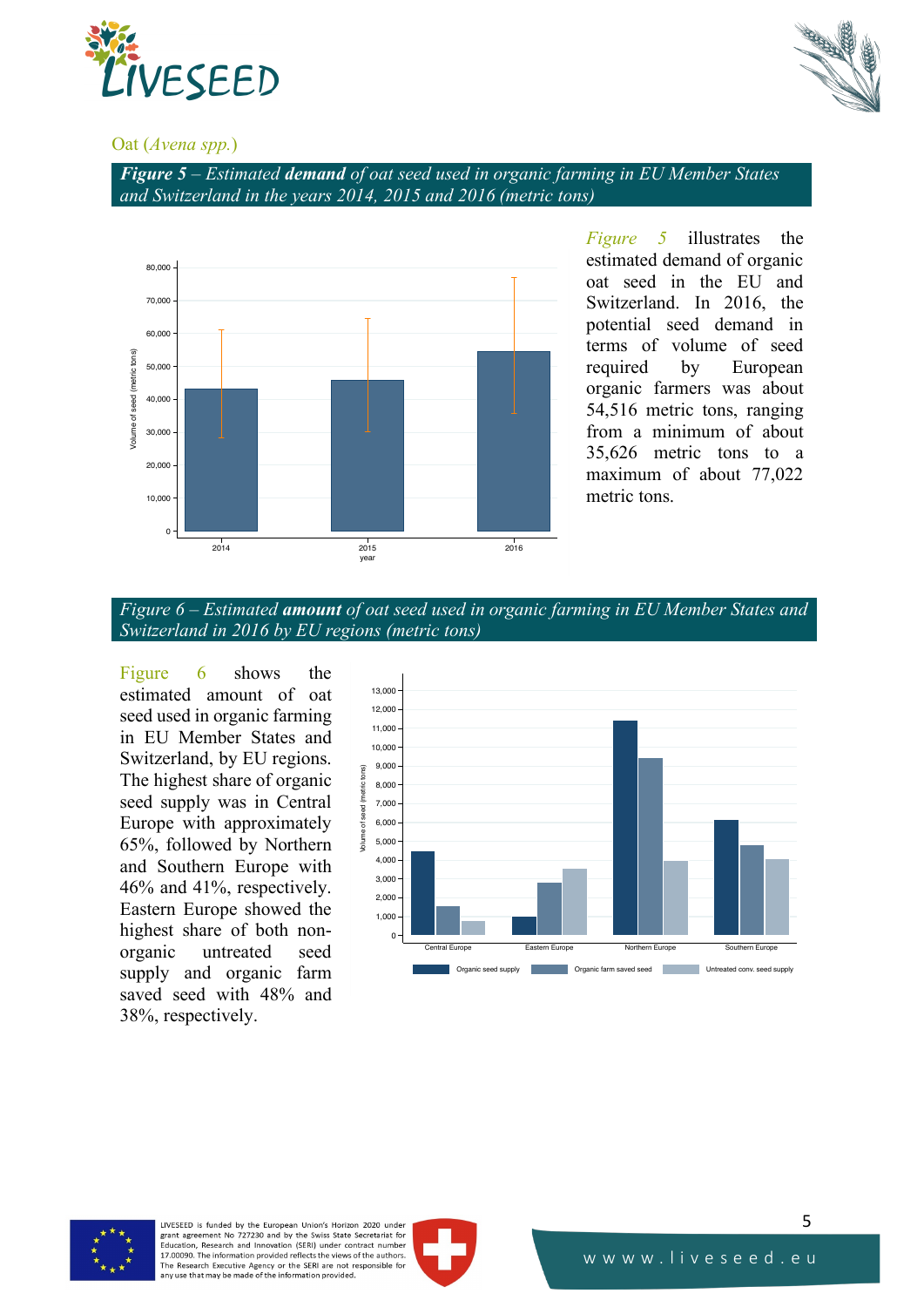



## Wheat (*Triticum aestivum* and *Triticum durum*)

*Figure 7 – Estimated demand of wheat seed used in organic farming in EU Member States and Switzerland in the years 2014, 2015 and 2016 (metric tons)*



Figure 7 illustrates the estimated demand of organic wheat seed in the EU and Switzerland in 2014-2016. In 2016, the potential seed demand in terms of volume of seed required by European organic farmers was 144,564 metric tons, ranging from a minimum of 111,943 metric tons to a maximum of 170,962 metric tons.



Figure 8 shows the estimated amount of wheat seed used in organic farming in EU Member States and Switzerland, by EU regions. The highest share of organic seed supply was in Central Europe with approximately 67%, followed by Northern countries with 55%. Southern and Eastern Europe showed the lowest share of organic seed supply with 31% and 13%, respectively.





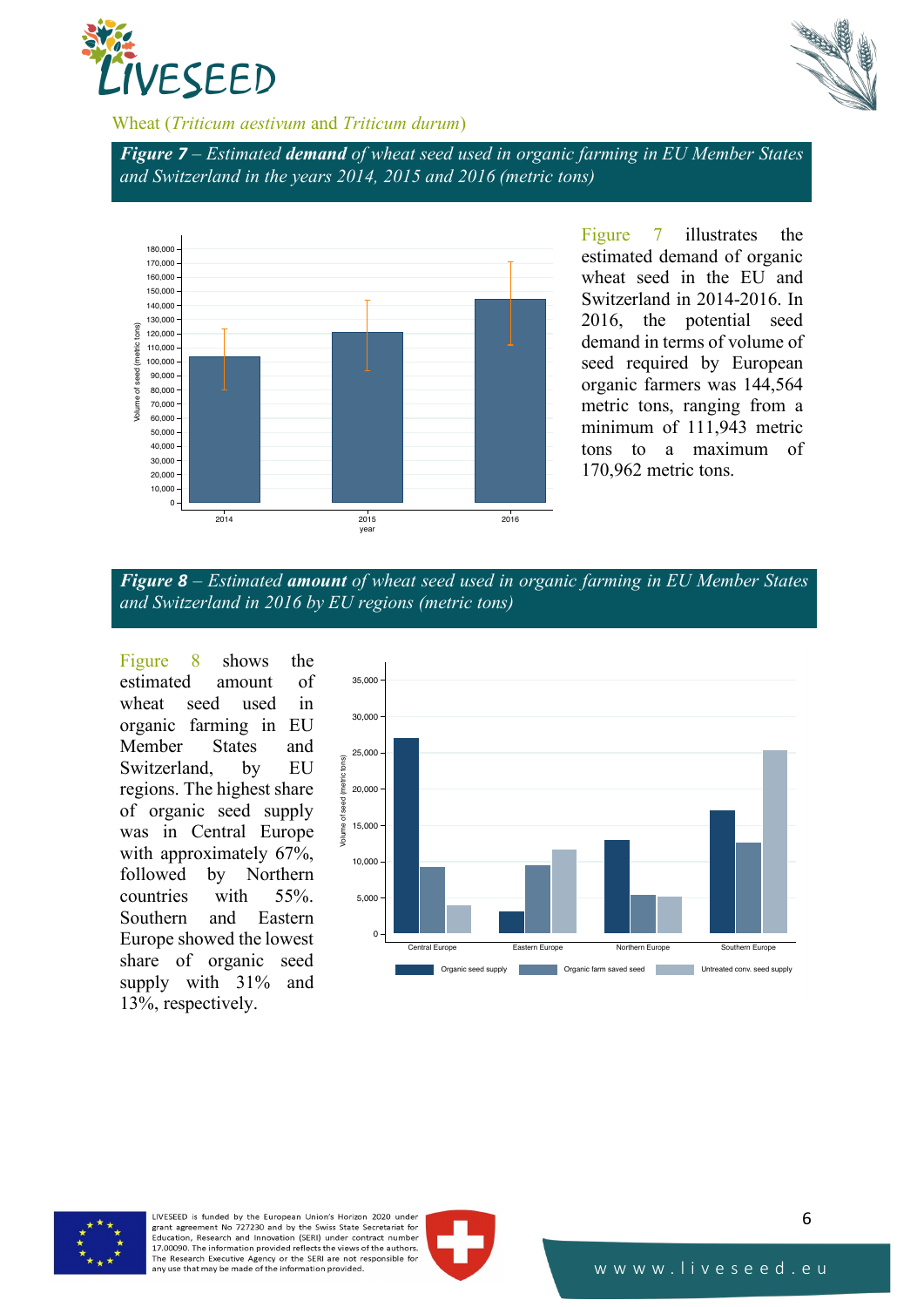



## **Forage and grain legumes**

#### Lucerne (*Medicago sativa*)

*Figure 9 – Estimated demand of lucerne seed used in organic farming in EU Member States and Switzerland in the years 2014, 2015 and 2016 (metric tons)*



Figure 9 illustrates the estimated demand of organic lucerne seed in the EU and Switzerland. In 2016, the potential seed demand in terms of volume of seed required by European organic farmers was 2,582 metric tons, ranging from a minimum of 1,882 metric tons to a maximum of 3,124 metric tons.



Figure 10 shows the estimated amount of lucerne seed used in organic farming in EU Member States and Switzerland, by EU regions. The highest share of organic seed supply was in Central and Southern Europe with 74% and 55%, respectively. Eastern and Northern Europe showed the highest share of non-organic untreated seed with 93% and 91%, respectively.





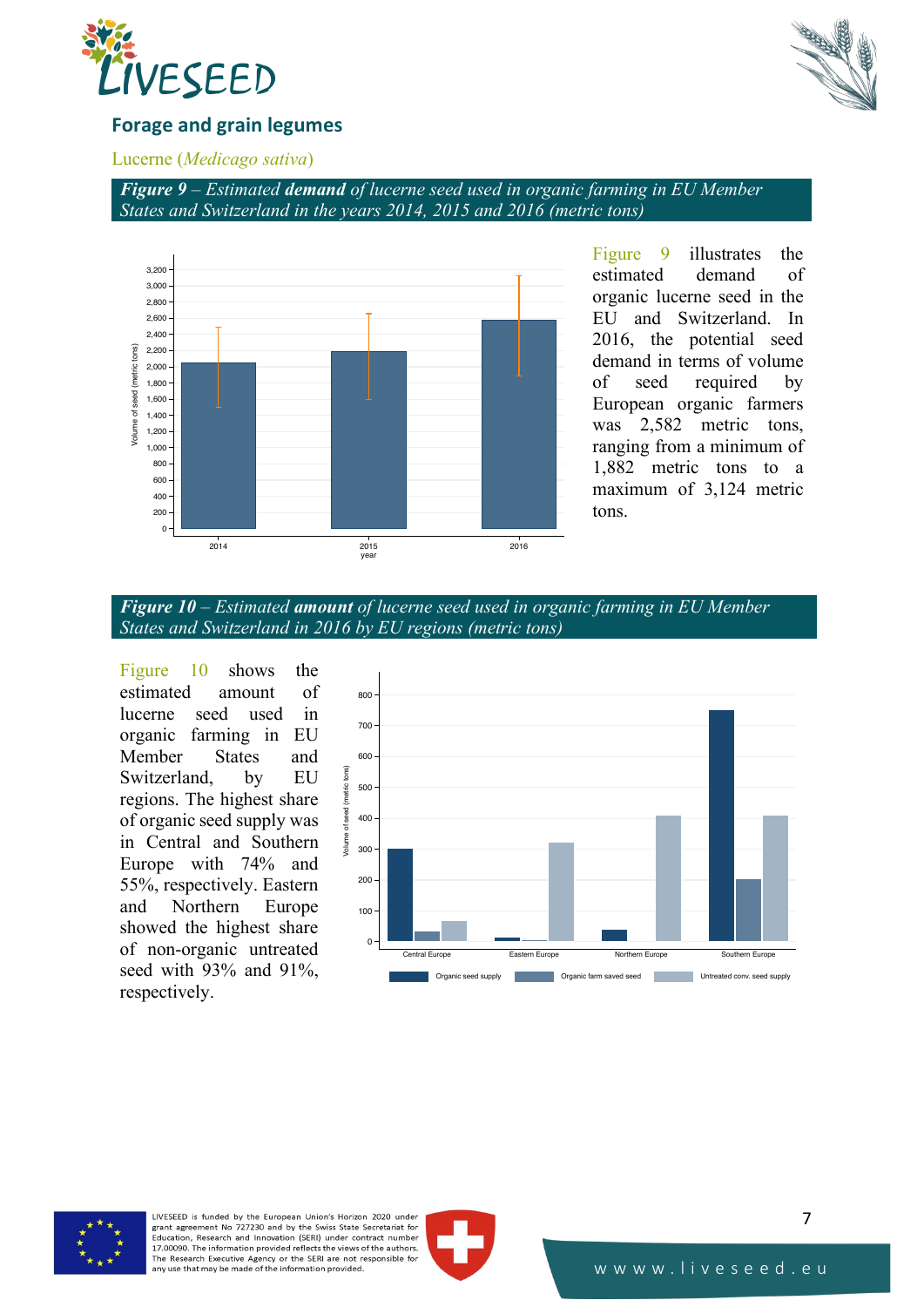



#### Pea (*Pisum sativum*)

*Figure 11 – Estimated demand of pea seed used in organic farming in EU Member States and Switzerland in the years 2014, 2015 and 2016 (metric tons)*



Figure 11 illustrates the estimated volume of organic pea seed in the EU and Switzerland. In 2016 the potential seed demand in terms of volume of seed required by European organic farmers was 13,351 metric tons, ranging from a minimum of 9,101 metric tons to a maximum of 15,897 metric tons.



Figure 12 shows the estimated amount of pea seed used in organic farming in EU Member States and Switzerland by EU regions. The highest share of organic seed supply was in Central Europe with approximately 58%, followed by Northern and Eastern Europe with 44% and 34%, respectively. Southern Europe showed the highest rate of untreated conventional seed (60%).





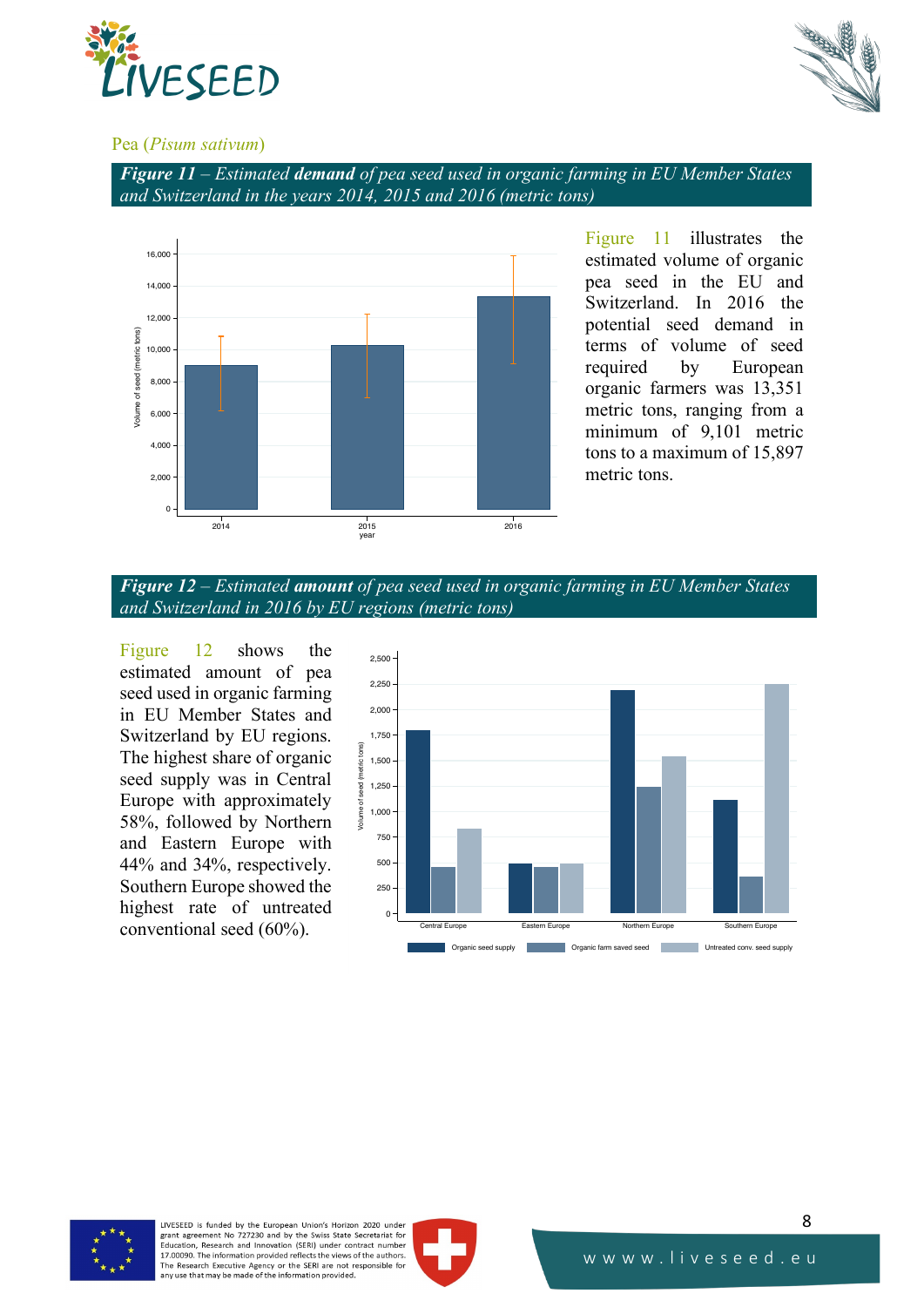



#### Soybean (*Glycine max*)





Figure 13 illustrates the estimated demand of organic soybean seed in the EU and Switzerland. In 2016, the potential seed demand in terms of volume of seed required by European farmers was about 9,961 tons, ranging from a minimum of about 8,854 metric tons to a maximum of about 11,067 metric tons.



Figure 14 shows the estimated amount of soybean seed used in organic farming in EU Member States and Switzerland, by EU regions. The highest share of organic seed supply was in Central Europe with approximately 64%, followed by Southern and Eastern Europe with 21% and 19%, respectively. Eastern and Southern Europe showed the highest share of non-organic untreated seed with 69% and 58%, respectively.





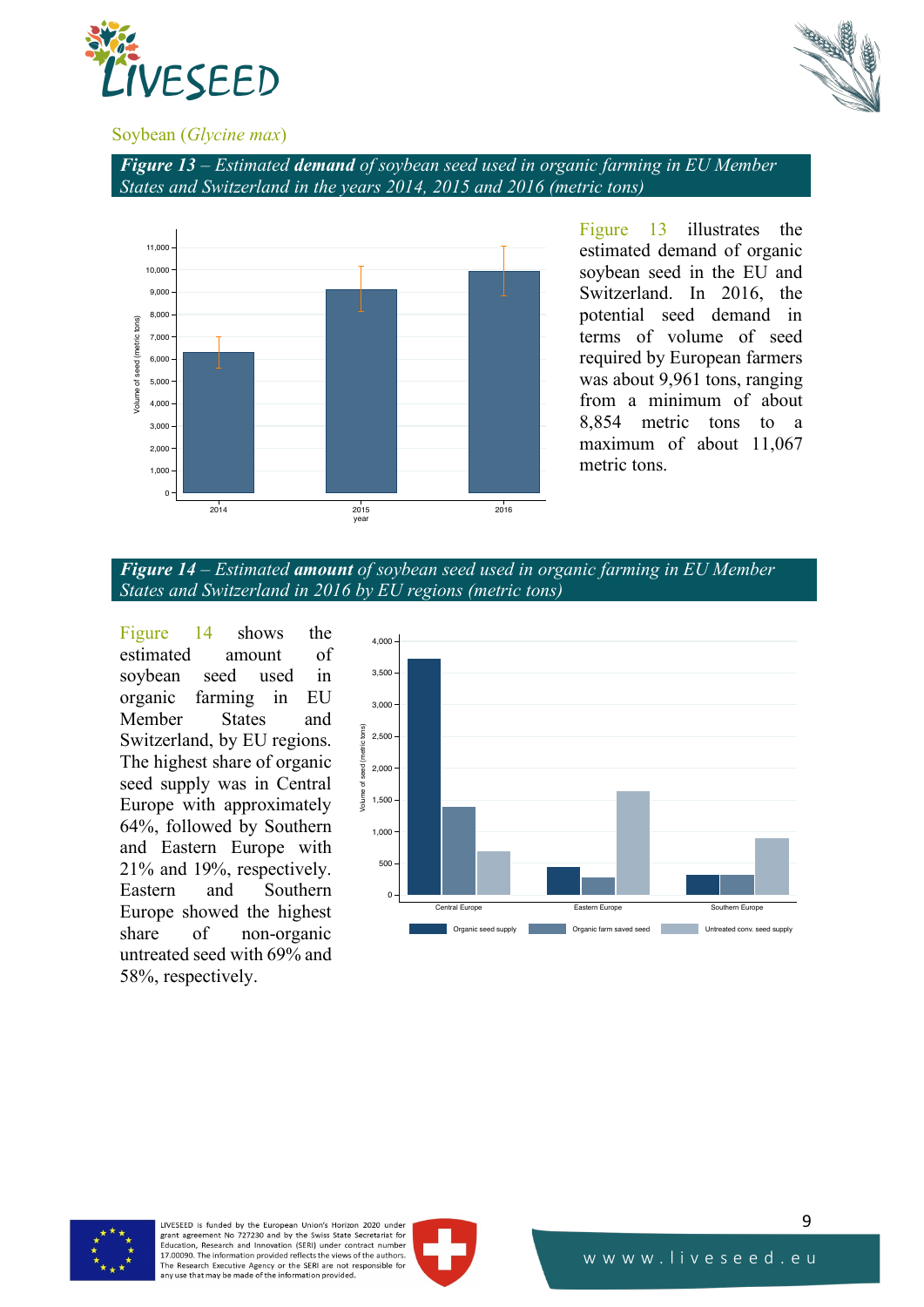



# **Vegetables**

Carrot (*Daucus carota*)

*Figure 15 – Estimated demand of carrot seed used in organic farming in EU Member States and Switzerland in the years 2014, 2015 and 2016 (millions of seeds)*



Figure 15 illustrates the estimated demand of organic carrot seed in the EU and Switzerland. In 2016, the potential seed demand in terms of volume of seed required by European organic farmers was 12,455 millions of seeds, ranging from a minimum of about 9,341 millions to a maximum of about 15,569 millions.



Figure 16 shows the estimated amount of carrot seed used in organic farming in EU Member States and Switzerland, by EU regions. The share of non-organic untreated seed was relatively high in all EU regions: 91% in Eastern Europe, 88% in Southern Europe, 74% in Central Europe, and 68% in Northern Europe.





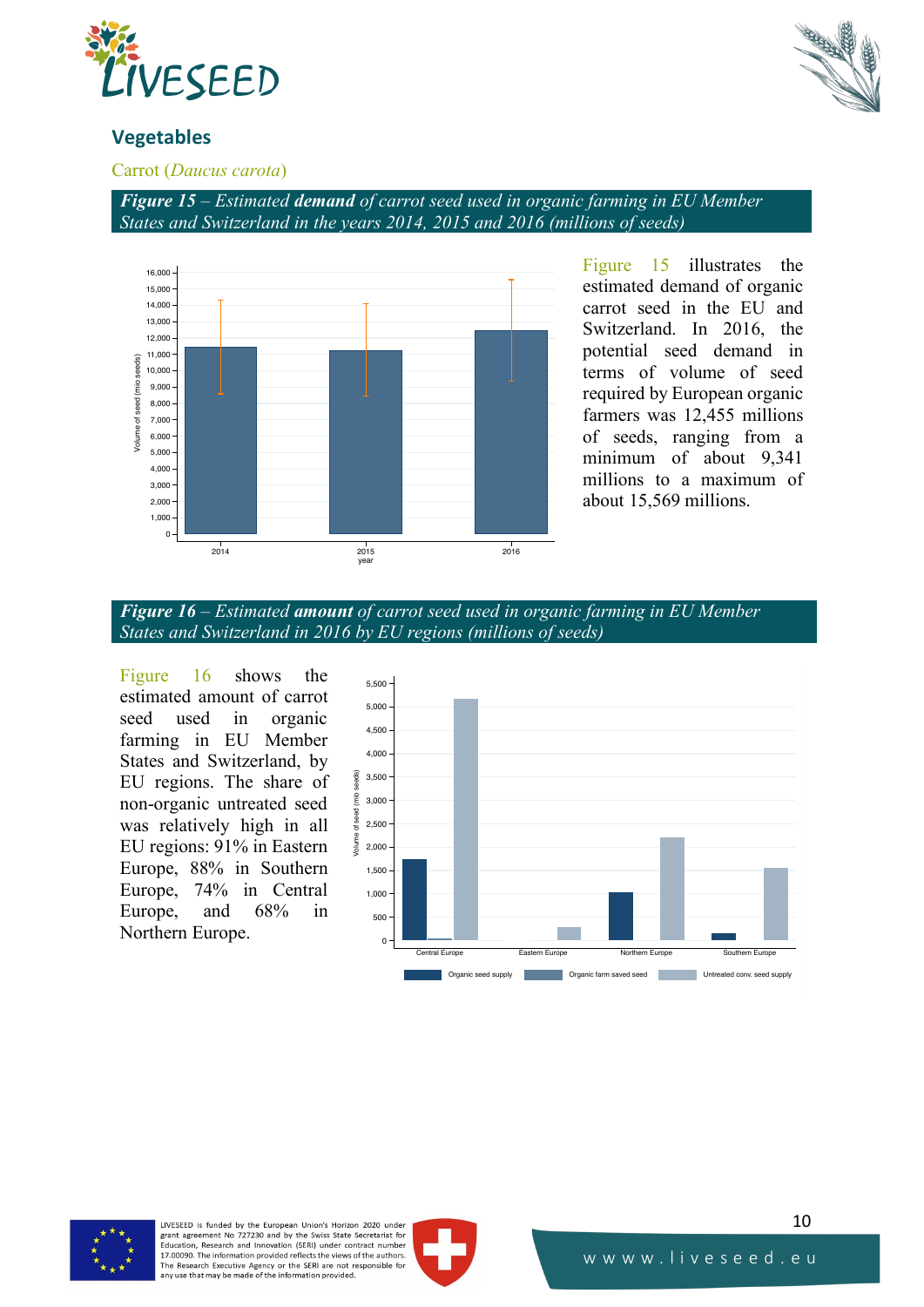



#### Onion (*Allium cepa, proliferum, fistolosum*)

*Figure 17 – Estimated demand of onion seed used in organic farming in EU Member States and Switzerland in the years 2014, 2015 and 2016 (millions of seeds)*



Figure 17 illustrates the estimated demand of organic onion seed in the EU and Switzerland. In 2016, the potential seed demand in terms of volume of seed required by European organic farmers was 4,161 millions of seeds, ranging from a minimum of 3,504 millions to a maximum of 5,037 millions.

*Figure 18 – Estimated amount of onion seed used in organic farming in EU Member States and Switzerland in 2016 by EU regions (millions of seeds)*

Figure 18 shows the estimated amount of onion seed used in organic farming in EU Member States and Switzerland, by EU regions. The highest share of organic seed supply was in Central and Northern Europe with 76% and 52%, respectively. Eastern and Southern Europe showed the highest share of non-organic untreated seed with 76% and 70%, respectively.





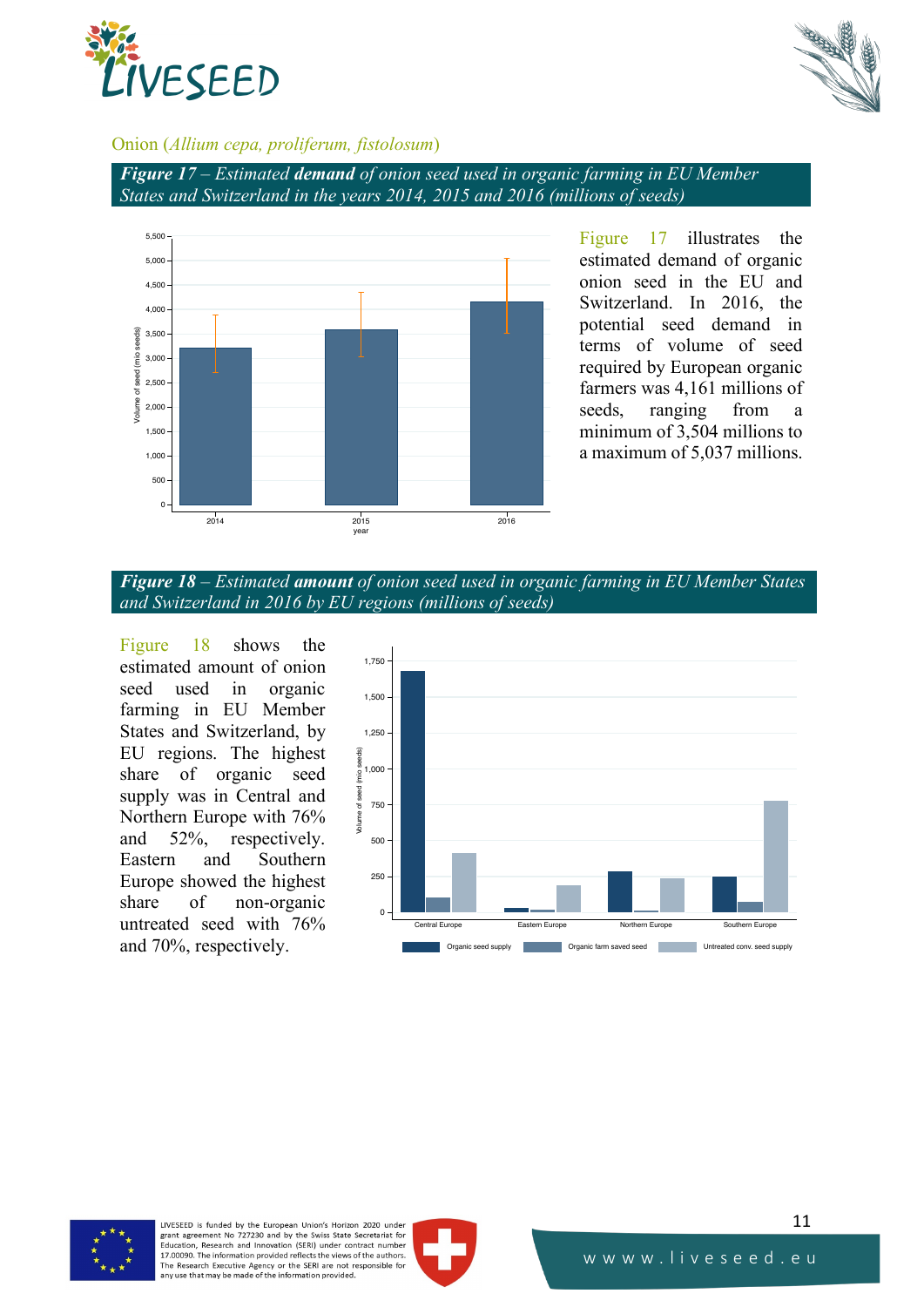



#### Tomato (*Solanum lycopersicum*)

*Figure 19 – Estimated demand of tomato plants used in organic farming in EU Member States and Switzerland in the years 2014, 2015 and 2016 (millions of plants)*



Figure 19 illustrates the estimated demand of organic tomato plants in the EU and Switzerland. In 2016, the potential seed demand in terms of millions of plants required by European organic farmers was about 238, ranging from a minimum of about 163 to a maximum of about 313.

*Figure 20 – Estimated demand and supply of tomatoes plants used in organic farming in EU Member States and Switzerland in 2016 by EU regions (millions of plants)*

Figure 20 shows the estimated amount of tomato plants used in organic farming in EU Member States and Switzerland by EU regions. In Southern Europe, where most of the tomatoes were grown, the share of organic plants was approximately 20%, while the share of non-organic untreated plants was nearly 70%.





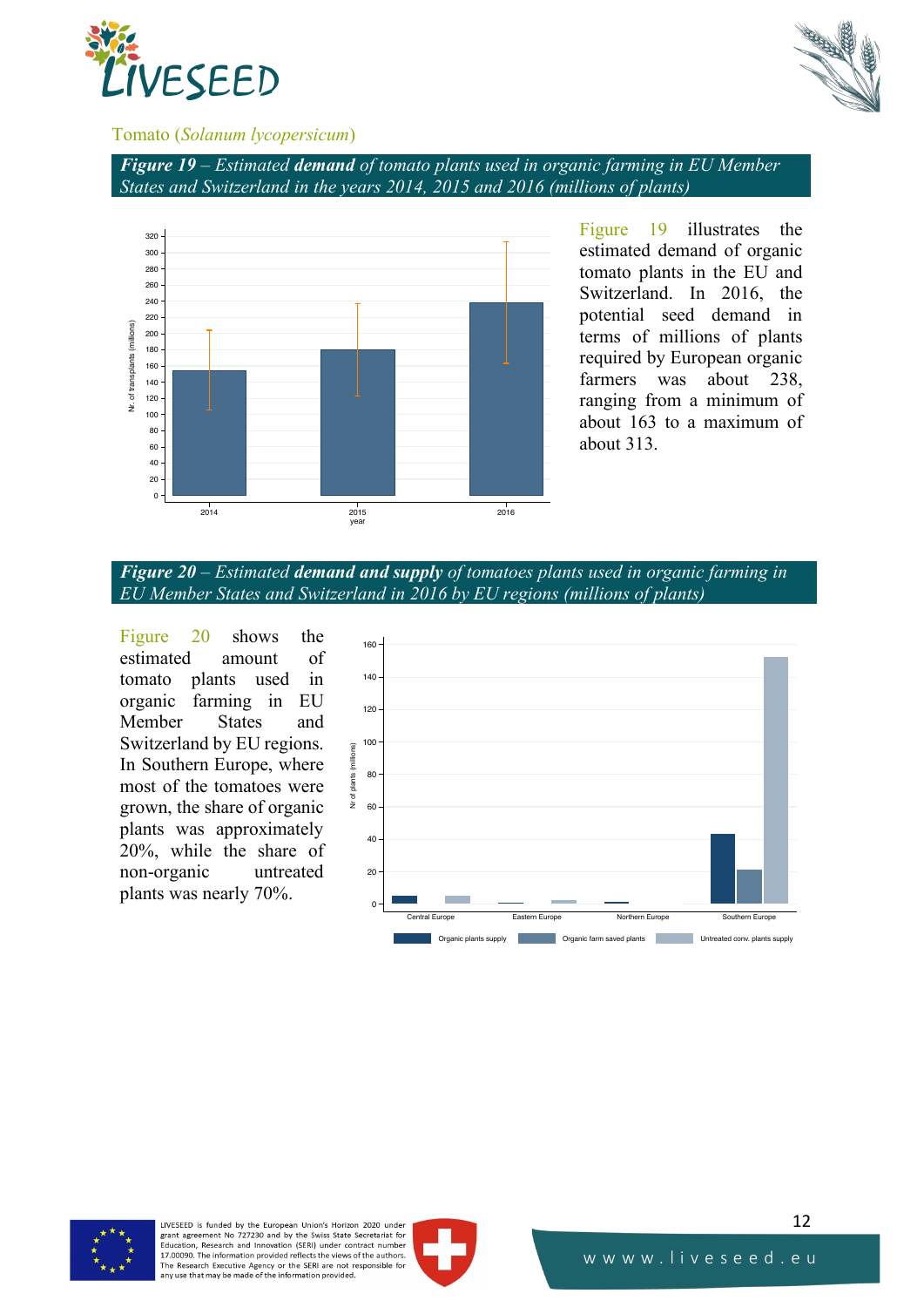



# **Fruits and berries**

#### Apple (*Malus domestica*)

*Figure 21 – Estimated demand of apple plants used in organic farming in EU Member States and Switzerland in the years 2014, 2015 and 2016 (millions of plants)*



Figure 21 illustrates the estimated demand of organic apple plants in the EU and Switzerland. In 2016 the potential demand in terms of millions of plants required by European organic farmers was about 4.5, ranging from a minimum of about 2.9 to a maximum of about 6.1.<sup>1</sup>



Figure 22 shows the estimated amount of apple plants used in organic farming in EU Member States and Switzerland by EU regions. The highest share of organic plants supply was in Central Europe with approximately 59%, followed by Northern and Eastern Europe with 46% and 23%, respectively. Southern Europe showed the lowest share of organic plants supply (19%).



 $<sup>1</sup>$  In the period from 2014 to 2016, the estimated demand of apple plants decreased of about 25%. This is mostly due to the</sup> decreasing in Poland's organic apple area registered in the same period.



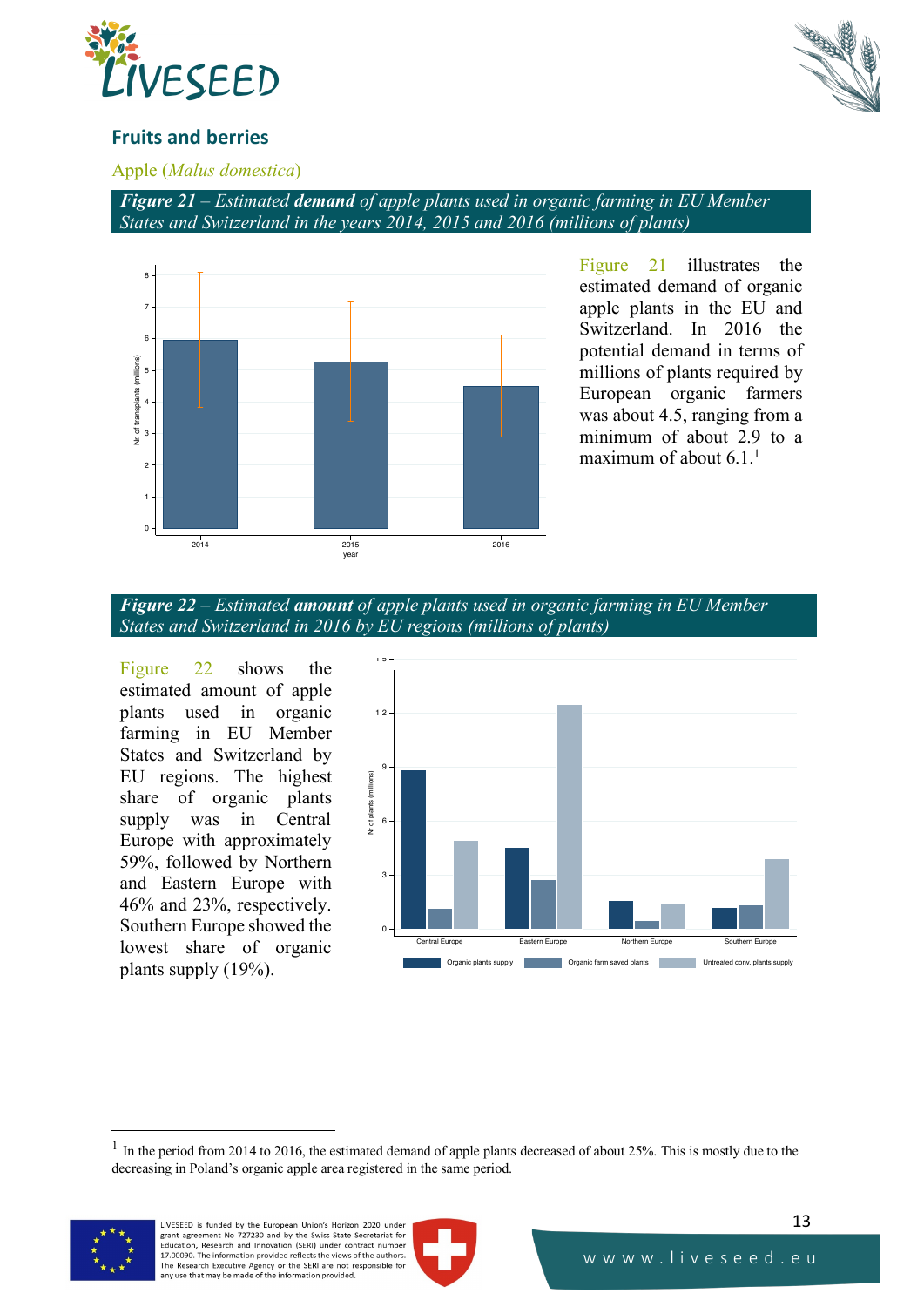



#### Strawberry (*Fragraria x ananassa*)

*Figure 23 – Estimated demand of strawberry plants used in organic farming in EU Member States and Switzerland in the years 2014, 2015 and 2016 (millions of plants)*



Figure 23 illustrates the estimated demand of organic strawberry plants in the EU and Switzerland. In 2016, the potential seed demand in terms of millions of plants required by European organic farmers was about 171, ranging from a minimum of about 140 to a maximum of about 208.



Figure 24 shows the estimated amount of strawberry plants used in organic farming in EU Member States and Switzerland by EU regions. The highest share of organic plants supply was in Central Europe with approximately 83%. In Eastern Europe, where most of the strawberries were grown, the share of organic plants was less than 6%.